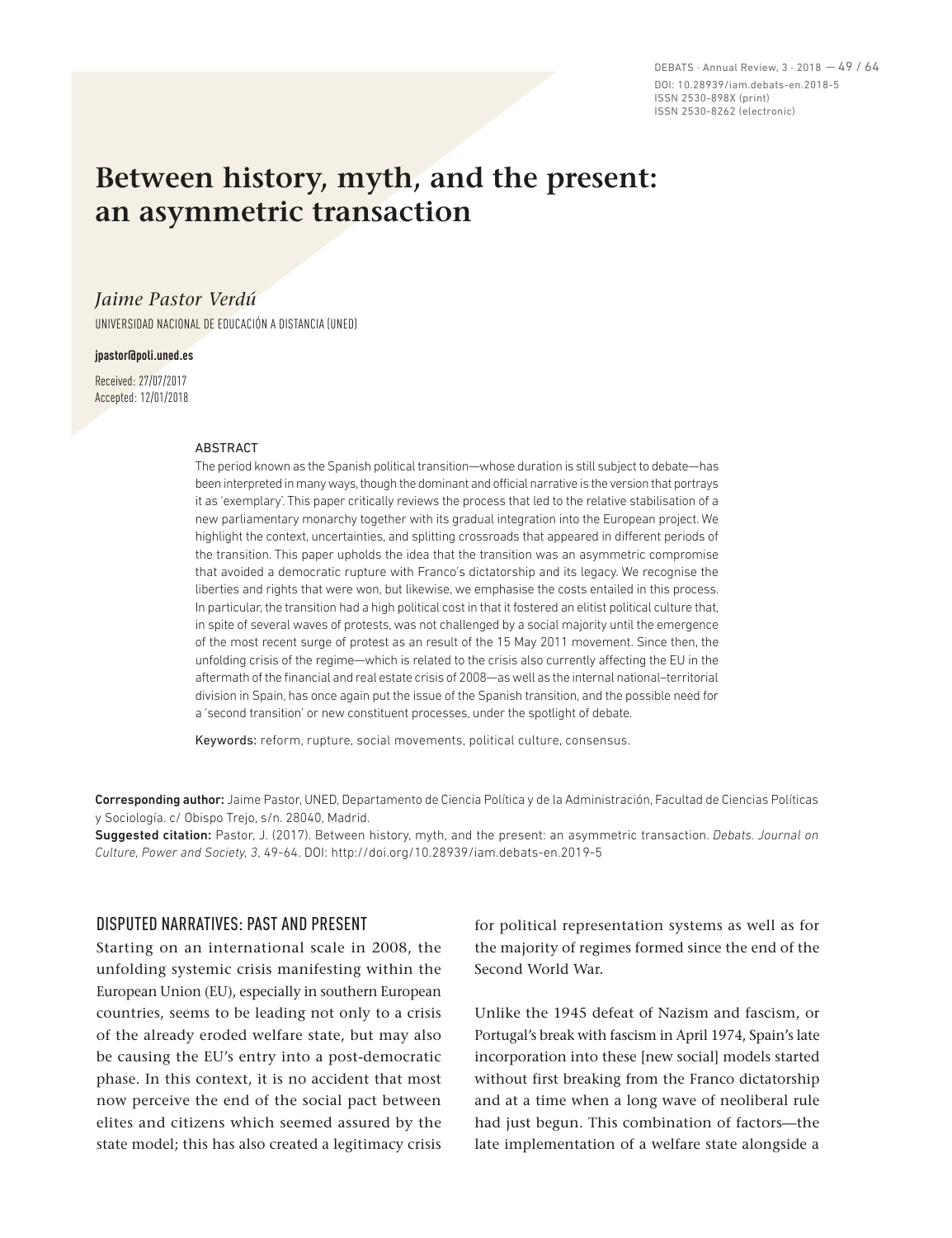low-intensity democracy—can help us to understand how the effects of the 2008 real estate–financial crisis more acutely manifested themselves in Spain as a country located on the periphery of the EU, and also helped to expose the weaknesses of the type of regime formed in 1978, especially so after the May 2010 shift in Rodríguez Zapatero's government's financial policy.

Therefore, it should come of no surprise that the frustration of shattered expectations then spreading through Spanish society soon came to be expressed as a new cycle of protests and in the re-politicisation of Spanish society, starting on 15 May 2011 with the so called 15-M Movement. Since then, interest has grown in investigating the roots of the Spanish sociopolitical and national–territorial crisis, which is now particularly serious in Catalonia. To do so, it is vital to return to the origins of the current Spanish regime and, therefore, to question the mythology of the transition and its dominant narrative that has long prevailed.

This story, which varies depending on its authors and its successive political contexts, claims that the reformist sector of the Franco regime, with King Juan Carlos I and Adolfo Suárez at the head, paved this path towards democracy. Additionally, it states that the opposing movements were very weak (hence the hackneyed phrase 'Franco died in bed') or that, had their power been recognised, it could have provoked political destabilisation or a military coup. According to apologists, it was fortunate that the main anti-Franco opposition leaders were adapting to the conditions being put in place to finally enable the start of the agreed processes of reform.

The television series *The Transition* directed by Victoria Prego, which has become well known since its broadcast on the Spanish state television channel RTVE in 1995, is very representative of that story. In it, Alfonso Ortí presents a very astute critical summary of the transition's new "sovereign design" for the Crown and the formation of a "new dominant historical 'juancarlistic' block—after making the appropriate pacts with the elites", all while "in the far background, the grey masses of civil society patiently await their democratic emancipation" (Ortí, 1995, p. 83).

Alternative interpretations of this narrative, which tend to highlight the positive and essential role played by the opposition social movements have emerged, and continue to surface even now. However, the majority still end by legitimising the results achieved with the consensus of the transition, and insist that no other options had been possible.

These narratives have seeped into the consciousness of the majority of the population, and have been reflected in public opinion polls which give a very positive assessment of the *model* transition, especially in those carried out in the 1990s. However, even before the emergence of the 15-M Movement, in the heat of the "battle for the past" and for "historical memory", some contrasting visions and more plural viewpoints were audible and these provided "a more controversial and less idealised panorama in which the process had been increasingly improvised and in which each of the great stereotypes of the Transition are questioned" (Castellanos, 2008, p. 170).

Since 2011, this tendency to reconsider the past has been reinforced with new contributions and debates centred around that period and which take an increasingly critical view of the conventional discourses that are still dominant in the public and private media. Suffice to mention the example of the newspaper *El País*, which played a dominant role in the press at the time; it published some critical views during that period (Juliá, 2017, p. 497–537), some even by its then director, Juan Luis Cebrián, but today these seem obstinate in their defence of the dominant narrative of the transition. The most recent retort to that official report, although obviously without the same impact on public opinion, was found at the *Congreso las otras protagonistas de la Transición: la izquierda radical y los movimientos sociales* ('The other protagonists of the transition: the radical left and social movements') conference which was held on 24–26 February 2017 in Madrid. This brought together a new generation of researchers and a wide range of testimonies from the political and social activists who 'lived dangerously' through those years but who had had 'high hopes'.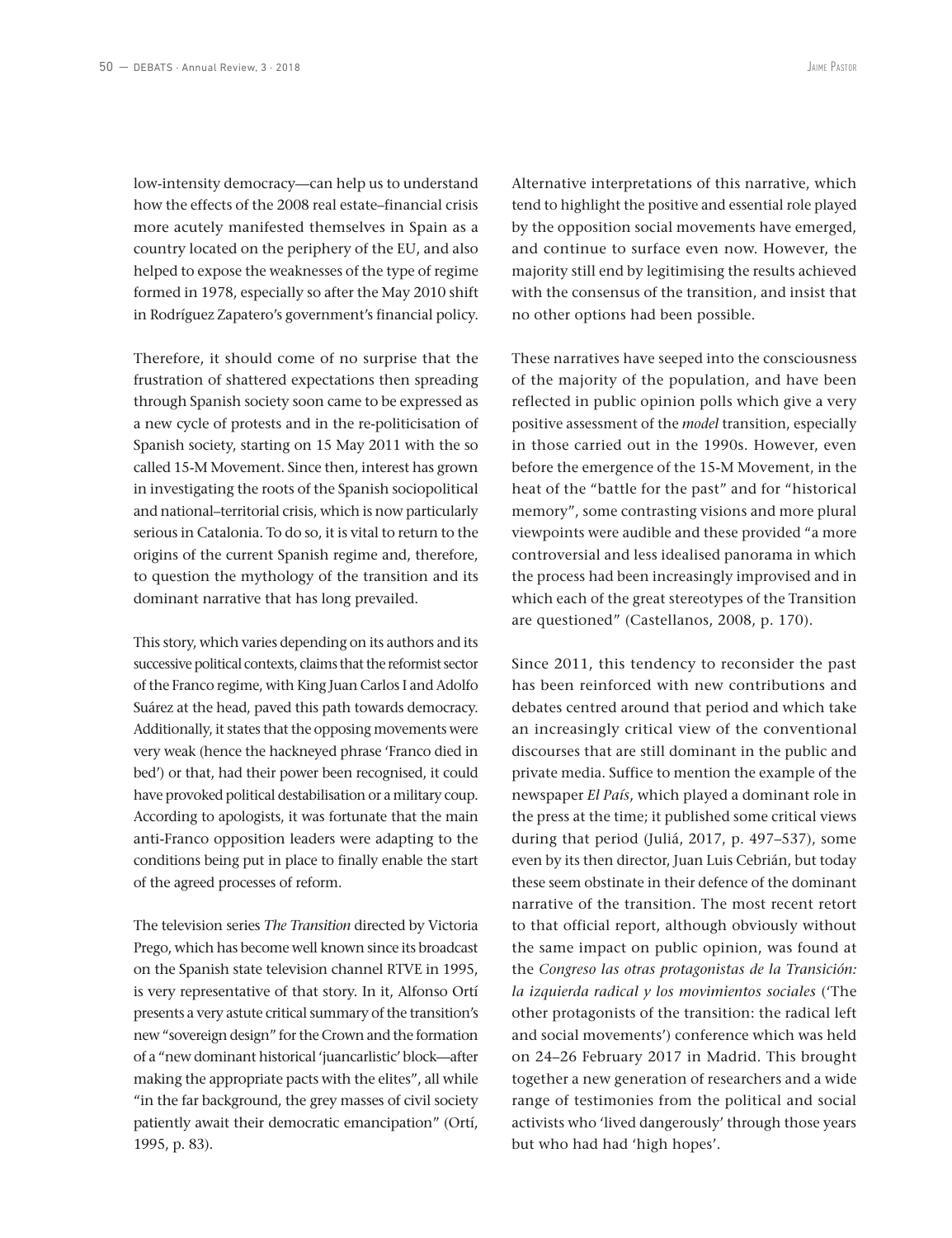## CONTEXT AND UNCERTAINTY

I will begin with a reminder that any reconstruction of the past must consider the lessons, based on political transition studies, that political scientists have drawn from different schools of thought. One of these lessons is the need for more prudence regarding theoretical conclusions and the tendency to generalise based on them. A theory of transitions is impossible and an exportable model does not exist because they both have special characteristics in practically every sense. However, both politicians and political scientists have succumbed to both these temptations by trying to create rules based only on the consequences of a given critical conjuncture in a certain context and with very specific actors, which led to one possible outcome from among many. This was the case, for example, with the experiences in Eastern Europe and Latin America.

At most, some categories, parallels, and possible differences, but little else, can be selected from each political experience. This is precisely because these experiences are a process of change, agreement is not the norm and uncertainty regarding the possible application of any preconceived plan dominates them. Therefore, the outcome of these processes depends on collective human action and the practical steps that are also eventually taken as a function of the changing relationship between conflict and/or negotiation established between the different social, political, and cultural actors present.

This is, undoubtedly, also what occurred in the Spanish case. Trying to faithfully reinterpret [the Spanish narrative] while also being faithful to the different variables 'at play' (which, of course, become visible ex post facto) leads us to two commonly criticised classic fallacies which have also trapped many academics: *retrospective determinism* (stating that what happened had to occur and there was no other possible alternative) and *presentism* (analysing the past in terms of the interests of the elite holding power in each subsequent historical moment).

Likewise, I also consider that neither the presumed lucidity of some leaders (whether of the dictatorship or the opposition) nor political development or economic and social modernisation theories, help us to understand the final events (Saz, 2011). At most, these evolutionary or elitist versions of history can only serve to help us understand the progressive erosion of the regime's social base and its attempts at liberalisation which were finally frustrated by mobilisation—as was the case with Arias Navarro's government and its 'Spirit of 12 February' [in reference to reform]—as well as the inevitable self-reform of certain characters in the dictatorship.

However it does not, of course, help us to draw conclusions about the inevitability of the final course of the process or the type of political system that would finally be constituted. This is because, understanding this [narrative] in a context of political and social instability requires us to recognise the conflictive dynamic established between, on the one hand, an anti-Francoist movement throughout whole Spanish state, and, on the other, a tense and pragmatic response [to this movement] by a political power that did not want to be displaced by force or by [politics]. In short, we must introduce factors such as the successive national and international events resulting from the confrontation between the movement and the power bloc, as well as realignments of the bourgeois factions and the proto-parties of the right and moderate left that emerged during the initial years of the transition.

It is also important to remember that once the autarkic phase that followed the 1959 Stabilisation Plan (along with the corresponding wave of migration abroad and the growing role of tourism and foreign investment) had been overcome, the Spanish economy and society were already in a process of very diverse change.**<sup>1</sup>** Thus, a type of capitalism was being formed, which the Franco regime served with remarkable "class efficiency" (González de

<sup>1</sup> The work of Jesús Albarracín (1987) remains an excellent reference for a retrospective view of the characteristics of Spanish capitalism in that period, as well as for information about the formation of the labour movement linked to industrialisation. Also see the more recent and exhaustive work by Enrique González de Andrés (2014), on the controversy of the theses defended by the Communist Party of Spain (the PCE; *Partido Comunista de España*).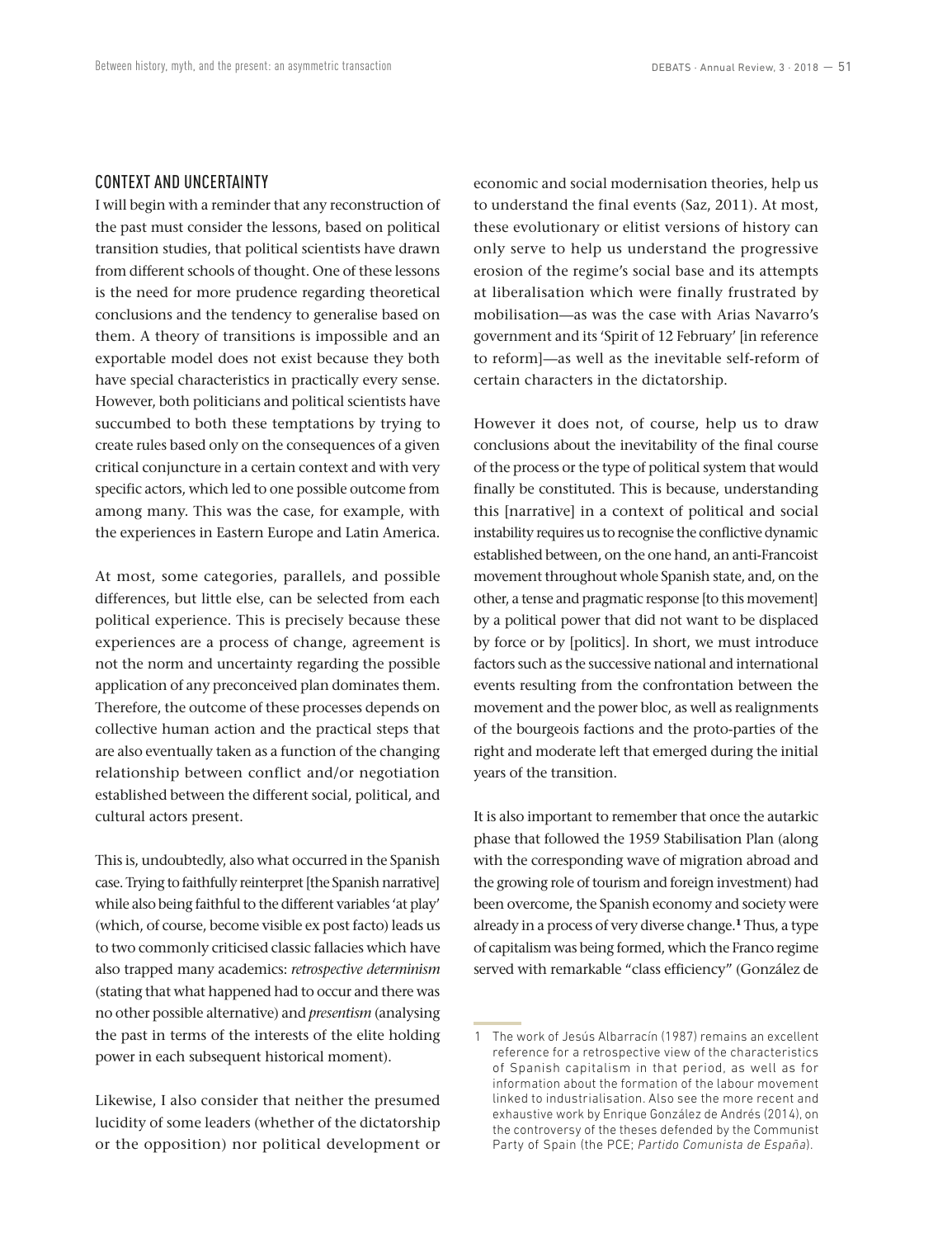Andrés, 2014), favouring massive worker overexploitation with hardly any resistance because of the foreign capital then coming into the country (Muñoz, Roldán, and Serrano, 1980). Moreover, [the regime's] growing economic, geopolitical, and military links to western capitalism forced its most outspoken representatives (including the leaders of the German Social Democracy) **<sup>2</sup>**to show a growing interest in avoiding any tendency that might lead to [Spain's] destabilisation as the end of the dictatorship came into sight.

This concern was justified, *a fortiori*, because from 1971-1973 the international capitalist economy was reaching the end of its post-World War II expansionary phase, and the effects of this [slowdown] were already being felt in the Spanish economy. Therefore, it was important to stop the growing uprising of the worker's movements which were leading the struggle against the dictatorship and that were also threatening to go beyond democratic aspirations by questioning the poorly named 'income policy'—that is, wage control that made employers especially fearful of democratic change. This was because, in effect,

> with few exceptions, business was one of the sectors that remained loyal to the Franco regime until the end, much more than other sectors, like the Church, that had supported it since its genesis [...]. In fact, business owners will see in the end of the political regime from a position of extreme weakness (Domènech, 2012, p. 227–229).

Western capitalism's geostrategic interest in intervening before the inevitable end of the Franco regime grew even more after the impact of an unforeseen event (in terms of its timing and form): the Portuguese revolution of April 1974, which was initiated by a group of captains who rebelled against the Caetano dictatorship and its colonial wars. From then on, the lessons the leaders

of the great Western powers and NATO drew from this process are fundamental to understanding both their interference, which became increasingly active and which aimed to thwart this process in Portugal—which they achieved in November 1975—and their concern about avoiding a 'contagion effect' in [Spain].

In the Spanish case, the active role these great powers played is clear because it even led them to choose to directly support the candidate designated by Franco as his successor, Juan Carlos, rather than his father, Juan de Borbón. The biggest loser in this interventionism were the Saharawi people, whose territory was ceded to Morocco under pressure from the Unites States of America with the complicit support of the forthcoming king of Spain when he signed the agreement on 14 November 1975, just six days before [Franco's] death (Garcés, 1996; Wise, 2008).

## POLITICAL TIME AND POINTS OF DIVISION

Going directly to the heart of the matter, without a doubt we must first establish a clear conclusion: there was no radical break with the previous regime, but rather, a process of agreed reform (not an agreed break) of the old legal establishment—through the approval, by referendum, of the Law for Political Reform in December of 1976—into the new laws established with the 1978 Constitution, from the time of the semi-foundational elections of June of 1977.

We could describe that period as a process of stepping towards democratisation, following a growing tension between those at the top and those at the bottom, in which top-down control ended up predominating. It had been preceded by successive moments of tension, such as the disappearance of Carrero Blanco, a key figure in favour of a type of Francoism without Franco, during an attack in December 1973, and the executions of members of *Euskadi Ta Askatasuna* (ETA; Basque Homeland and Liberty) and the *Frente Revolucionario Antifascista y Patriota* (FRAP; the Revolutionary Antifascist and Patriotic Front) in September 1975. In addition,

<sup>2</sup> This question has been specifically addressed by Muñoz (2012); in particular, with respect to the role played by the Friedrich Ebert Foundation in financing the *Partido Socialista Obrero Español* (PSOE; the Spanish Socialist Workers' Party) between 1975 and 1980 and the pressure it exerted so that after April 1977 its preferred moderate theses triumphed over those considered as leftist.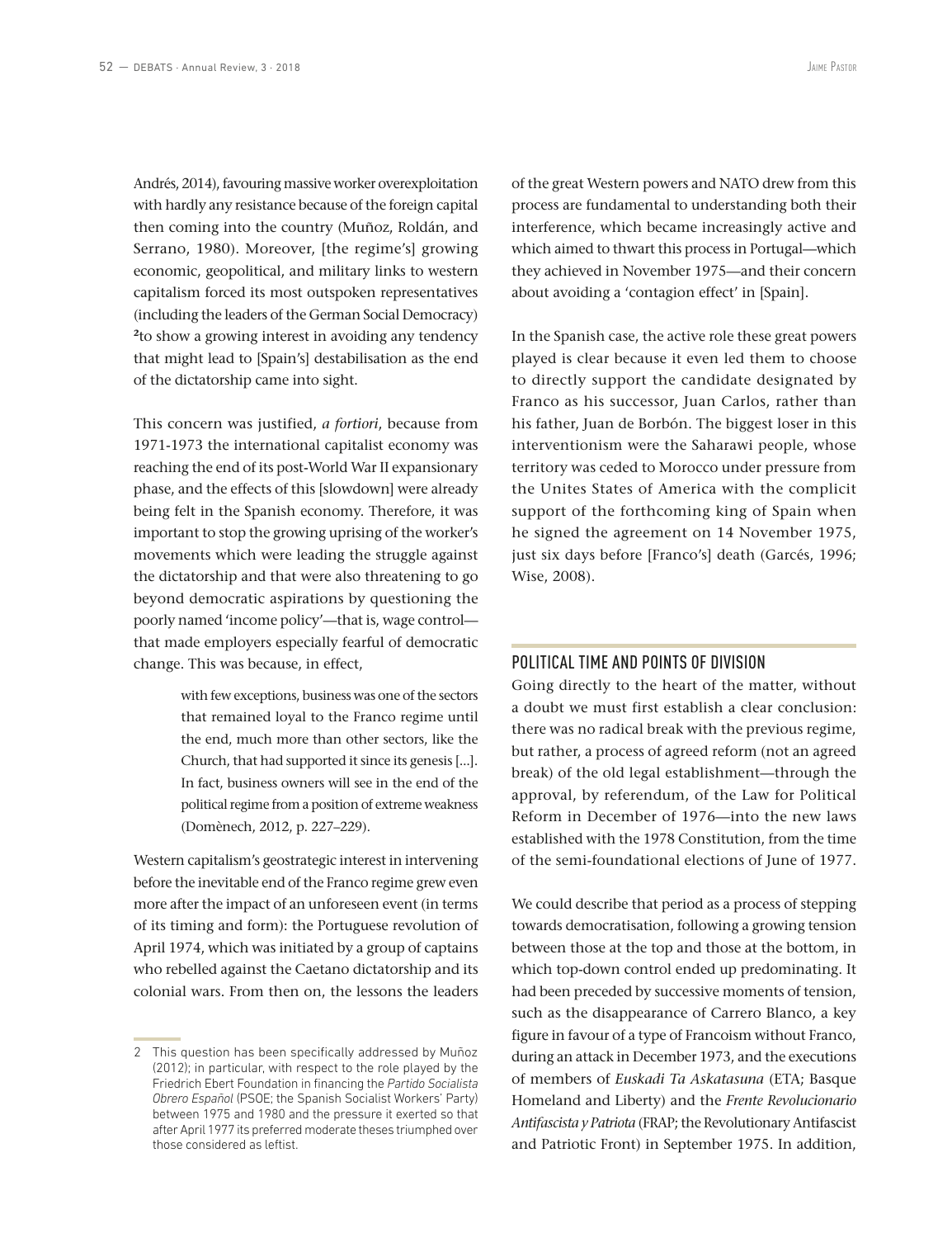now Franco was dead, timid and contradictory tests of liberalisation**<sup>3</sup>** were starting to collide with a social and popular pressure which tended to overflow and which manifested itself most strongly in the Basque Country and Navarre after the general strike in December 1974 (González de Andrés, 2017, p. 155–217).

1976 began with mobilisations in January in Madrid, general strikes in Baix Llobregat and Sabadell, and especially, the 'days of struggle' in Vitoria in March, labelled as "the most extensive episode in the largest wave of [anti-]Franco-regime strikes" (Rodríguez, 2015, p. 155–217).**<sup>4</sup>** The latter constituted a key dividing point, because they started to create an "alternative model of transition" in which "the fundamental demand was a democratic break with the continuity of the regime" (Gallego, 2008, p. 360–361). There was another division point later during the 'Seven Days in January' in 1977 (portrayed in a film of the same name, by Juan Antonio Bardem) that culminated in the Atocha massacre and the subsequent outpour of mourning, which demonstrated both the indignation of Madrid's population, as well as the force of the PCE. That week was probably the most critical moment of the violent dimension of the conflictive process experienced between the last quarter of 1975 and the end of 1982 in which, according to a well-documented study by Sophie Baby, there were 3,200 violent events (Baby, 2012, p. 426); a fact that also reveals the myth of its *peaceful* nature, because "political violence constituted a massive phenomenon during the Transition" (Baby, 2012, p. 49).

Therefore, Spain was faced with a cycle of struggles which were clearly revealing the rise and politicisation of the protests, as well as the growing uncertainty about what episode might come next and, with it, the most immediate future, one way or another, of the various ongoing projects. Given this situation, we could describe the process that began after the disappearance of the dictator as a race in which the undeniable rise of a range of opposition movements—especially strong in areas where workers were more concentrated—offered the reasonable expectation of a progressive maturation of the conditions required to cause the immediate fall of the dictatorship. We refer not only to the labour movement, the main protagonist, but also to a very powerful grassroots movement in big cities, which was articulated in the struggle for national rights in Catalonia, the Basque Country, and Galicia, as well as other movements that would also break through with greater or lesser force during this period.**<sup>5</sup>**

Suárez's political reform project arose from the anticipation of this hypothesis of rupture, which may well also have resulted from the confluence of a general political strike by the then-forming sociopolitical bloc. Thanks to a referendum emerging in a landscape in which this political opportunity had the potential to magnify the resistance of the bunker**<sup>6</sup>**, this project eventually gained significant social support because an

<sup>3</sup> In this case I have used political terminology, although it would be more appropriate to talk about a 'soft dictatorship'.

<sup>4</sup> Concern about the increasingly conflictive dynamics generated during the first months of 1977 is evident in internal reports from the time written by the English diplomatic services, stating that they saw "in the democratisation of the country [...], the only solution to avoid a possible 'loss of control' would be to 'force a radical change with unpredictable consequences'" (Balfour and Martín, 2011, p. 62).

<sup>5</sup> A lot of work with differing points of view in some aspects has already been published about this rise in social movements, particularly with regard to the labour movement. I refer to, for example, Molinero and Ysás (1998), Durán (2000), Sartorius and Sabio (2007), Babiano (2007), Domènech (2012), and González de Andrés (2017). On the real fear that was felt by the leaders of the dictatorship and which helped mature this hypothesis of rupture, see Ysàs (2004). Regarding the neighbourhood movement, Quirosa-Cheyrouze and Fernández (2011) offer balanced and complementary references of interest, and also about the same movement, but with special attention to womens' role in it, see Radcliff (2011). On the feminist movement, see Montero (2009), and about the ecological movement, see Fernández (1999). For a balanced view from within these and other movements, and which covers a longer period than the one we examine here, consult *AA. VV.* (2004).

<sup>6</sup> As Durán (2000, p. 328–329) observes, "Faced with the firm, cohesive, and disciplined attitude with which the governmental authorities [presented themselves] during labour conflicts, abandonment of functions with respect to the actions of so-called ultra-right-wing groups seemed to prevail, when they were not even accused of encouraging them. At least that was how it was perceived by broad sectors and national entities".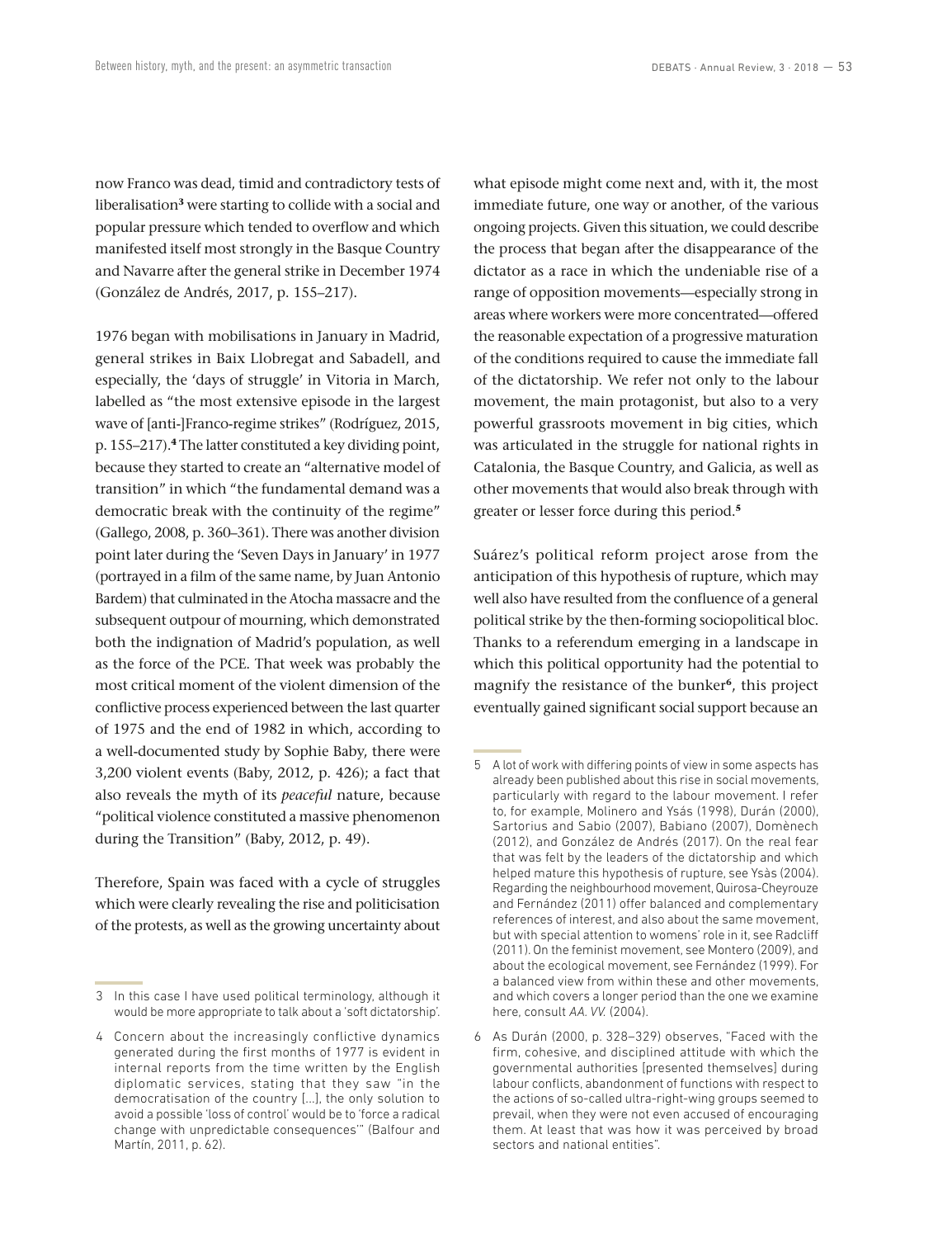opposition starting to become less belligerent towards it offered it as a 'lesser evil'. From February 1977, when it can be argued that a new phase was opening in which the confrontation between the regime and social movements tended to be displaced more and more by a dynamic of negotiation between the reformist and the opposition elite, with the latter's tendency to curb popular mobilisation.

Thus, once the pitfall of the PCE legalisation was overcome on 9 April 1977, three basic agreements were established between the reforming elite, the internal de facto powers (the military hierarchy), and external powers (especially the USA), and the moderate counterelite: a consensus on (1) the past (that implied not only forgiving, but also forgetting); (2) the present (the rules of the game, including the electoral system**<sup>7</sup>**, which they agreed upon in order to guarantee governance during the transition); and (3) the future (which called for the main non-elected institutions such as the Monarchy and the unity of Spain to be considered untouchable). It was considered irrelevant that some nationalist sectors, such as the *Partido Nacionalista Vasco* (PNV; the Basque Nationalist Party), were temporarily omitted on the promise that they would be subsequently incorporated. With regard to Catalonia, the Tarradellas operation was a good result for Suárez's reformism because it helped to prevent the expectations of change generated by the left's electoral majority and seen in June 1977, from exceeding the limits set by that consensus.

At its meeting on 14 April 1977 the secretary general of the Central Committee, Santiago Carrillo, tried to present the legalisation of the PCE as a symbol of rupture. Contrary to this assessment, and as later verified, it was the acceptance of the conditions imposed by Suárez (respect for the Monarchy, Spanish unity, and the red and yellow Spanish flag) and the required silences (not asking for political responsibility for

7 An electoral system based on a pre-constitutional decree (approved on 18 March 1977) and still in force. For a reminder of its functionality in the promotion of bipartisanship and overrepresentation of less populated areas, see Montero and Lago (2005).

the dictatorship's crimes) that helped achieve that recognition which, given his hegemonic role in the opposition, contributed to facilitating the dashing of hopes for a rupture. This also required forgetting about republican parties and a radical left that continued in illegality until the end of 1977.

In the following sections I will focus on succinctly commenting on three key issues that characterised the 'consensus of the transition' and that continue to serve as key pillars of the so-called regime of '78 and the power bloc that sustained it.

#### *The Amnesty Law, law to complete the transition*

In reality, the Amnesty Law 46/1977 of 15 October 1977 was an attempt to complete the partial amnesty measures that had been in place since the summer of 1976 and that had already allowed the freedom or the return from exile of a significant number of anti-Franco fighters. However, many were excluded, among them prisoners —and those deported or missing— from ETA and some from the Movement for Self-Determination and Independence of the Canary Islands (MPAIAC in its Spanish initialism) and the FRAP who had been condemned for murder, as well as many workers who had been dismissed for political reasons, including members of the *Unión Militar Democrática* (UMD; the Democratic Military Union), and prisoners that were victims of the Ley de Peligrosidad y Rehabilitación Social (the Hazardous [persons] and Social Rehabilitation Law).<sup>8</sup> Remember that in was in the third quarter of 1977 that the most intense mobilisation in favour of the release of these prisoners took place in the Basque Country (*AA. VV.*, 2017).

The response to this pressure for their release (according to the Kingdom's prosecutor, there were a total 153 [prisoners]) led to the approval of a law that (in Article

<sup>8</sup> For more on this law (which affected a wide variety of cases including ones of homosexuality, abortions, prostitution, or even simple begging), and the movement that was generated against it in this period, especially by the *Coordinadora de Presos En Lucha* (COPEL; the Coordinator of Prisoners in Struggle), see Wilhelmi (2012). All the sectors affected by this law were excluded from the Amnesty Law.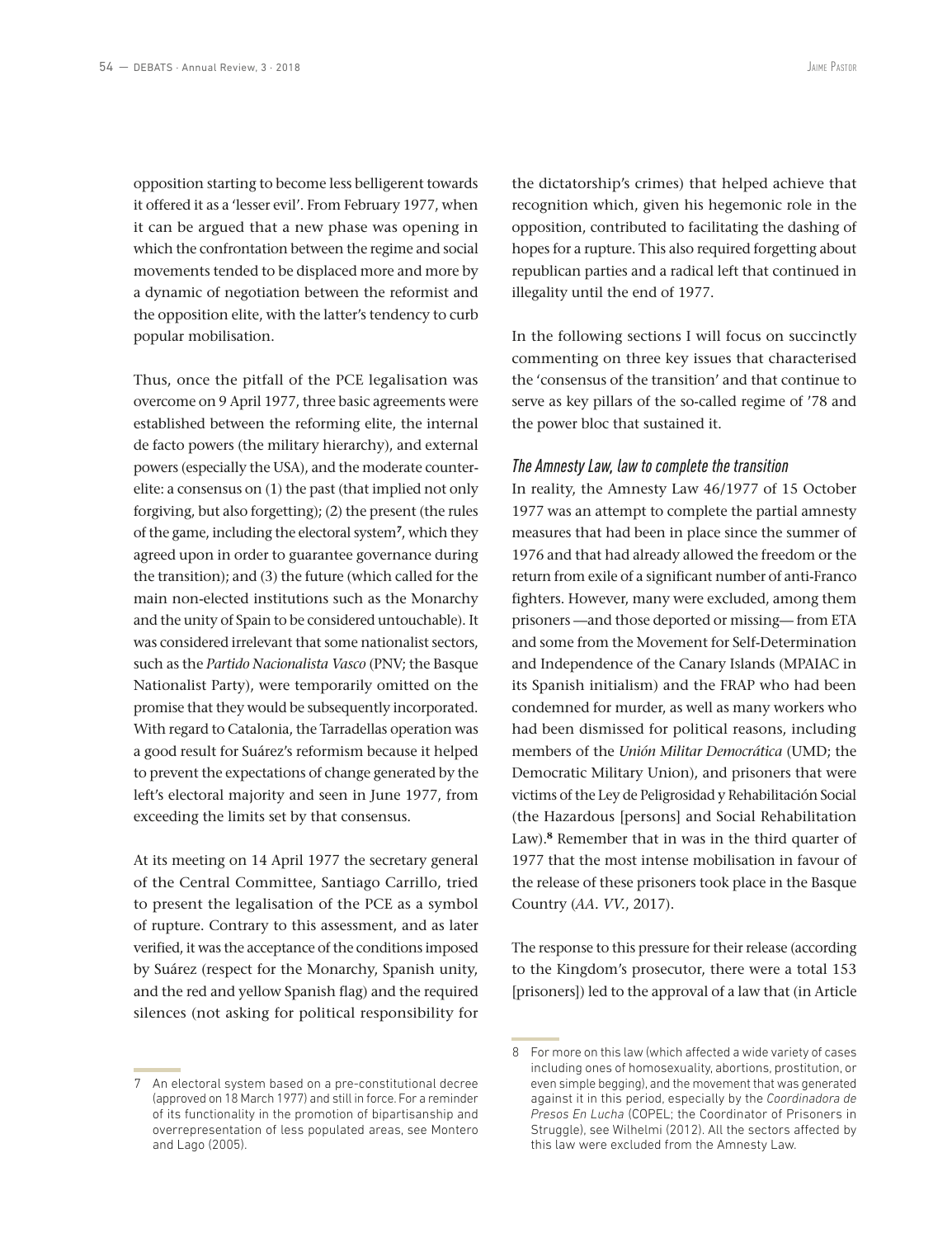1a), amnestied "all acts of political intentionality, whatever their result, implicated as crimes and faults that were carried out prior to 15 December 1976", the date of Suárez's referendum on the Law for the Political Reform. However, the *Unión de Centro Democrático* [party] (UCD; the Union of the Democratic Centre) took advantage of this forced concession to introduce, with the support of most other political groups, including the PSOE and PCE, a second article to the law that (in its section e), agreed amnesty for "crimes and faults that may have been committed by the authorities, officials, and law enforcement officers, motivated by, or on the occasion of, the investigation and prosecution of the acts included in this Act", and (in section f) "the crimes committed by officials and agents of public law and order against the exercise of the rights of the people".

Thus, a great paradox was created, in that both the crimes committed by those who had fought for democratic freedoms as well as those of the repression that Franco had exercised during the Spanish Civil War and under his forty-year dictatorship, were pardoned. After Nazism and fascism, this attempt to present the Spanish transition as exemplary, despite it being the very opposite, this was unprecedented in Europe, as Jon Elster recalls in his comparative study when he concludes the following: "The Spanish case is unique within the transitions to democracy due to the fact that there was a deliberate and consensual decision to avoid transitional justice" (Elster, 2006, p. 80).

[The authorities] then wanted to turn that law into a reference point for other political transitions but, as we have seen in countries like Chile and Argentina, similar laws were unable to resist the struggle to recover the memory and achievements made in the field of international law and the necessary recognition of the non-applicability of statutory limitations on crimes against humanity. Instead, the petition for the repeal of the Spanish Amnesty Law, expressed in January 2009 by the Human Rights Committee, and again in November by the Committee against Torture, and finally in December by the Working Group on Forced Disappearances—all UN-dependent agencies—continues to face resistance not only from a broad sector of the [Spanish] judiciary, but also from the majority of the right-wing political, economic, and media powers, and even from a not inconsiderable sector of the official left. Not even the so-called Law of Historical Memory of 2007, created by the government of Rodríguez Zapatero, questioned the impunity of the Franco regime, and so we are currently seeing how many of those who extolled it must now recognise its enormous deficits.

Despite its huge cost, many sectors still insist that approval of the 1977 [Amnesty] law was necessary and even, inevitable. Nearly 80 years since the triumph of [the Franco] dictatorship, and with growing support for the Argentine anti-Francoist movement from an increasing number of municipalities and social organisations, it seems that perhaps now the burden of all the victims of what has been defined by historiography as 'planned genocide' (Espinosa, 2002) can finally be definitively paid off.

### *The Moncloa pacts*

Another fundamental point of inflection were the Moncloa Pacts which were signed by the main parties in October 1977. They not only became a substantial brake on the radical demands of the labour movement (whose main unions, despite not formally signing them, accepted these agreements and thus, yielded to an non-living wage income policy within a framework changing international-scale economic cycles), but they were also a symbolic and pioneering instrument of what the constitutional consensus would later come to mean.

#### In these covenants,

the fight against inflation was proposed by setting limits on wage growth, which were fixed according to the inflation programmed for 1978, a series of economic measures aimed at reducing the most pressing fundamental economic imbalances, a short-term legislative calendar and a series of counterparts that were never fulfilled, but that served to make the workers swallow the pill (Albarracín, 1987, p. 45).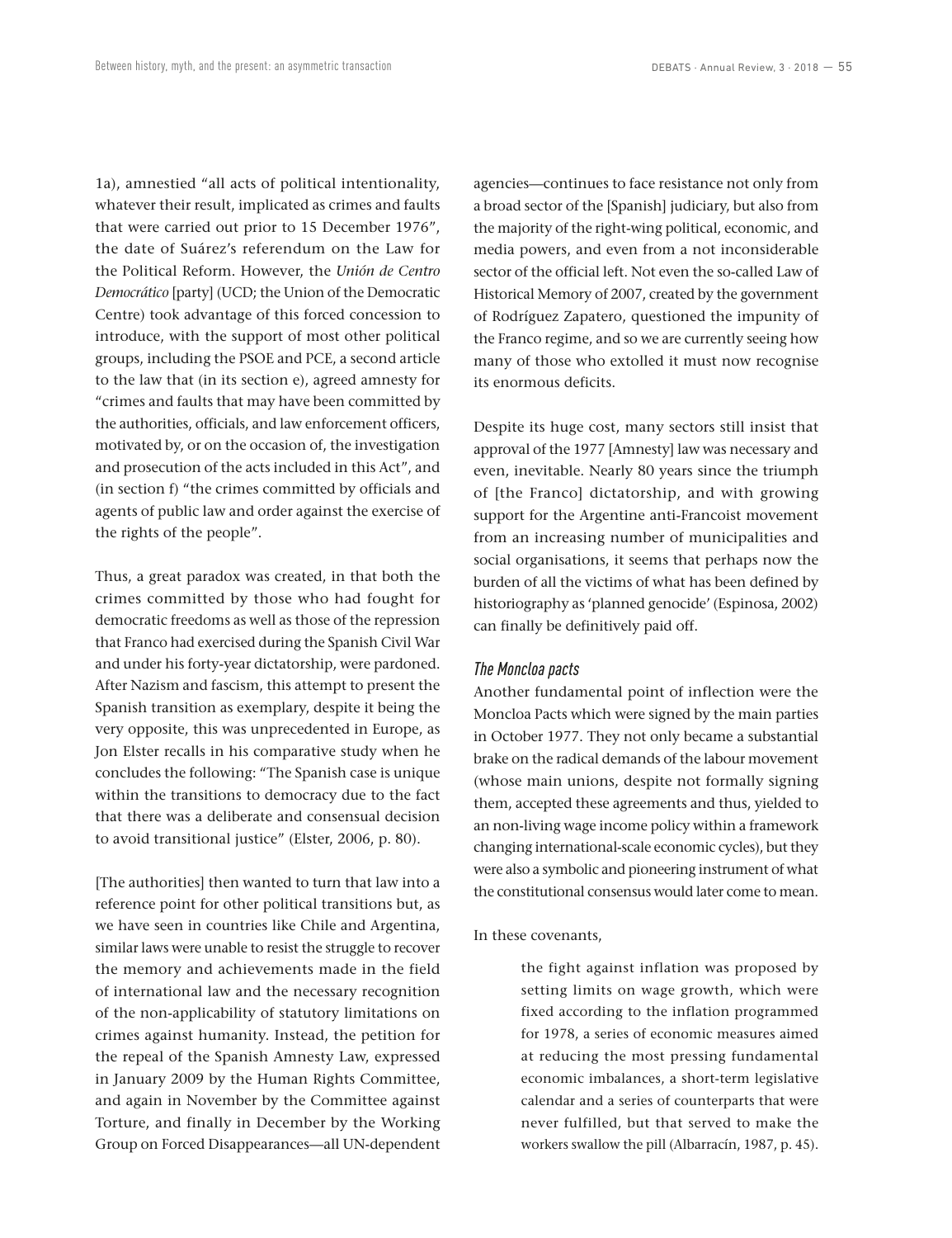Even so, to large employers who were in the process of organising themselves into the *Confederación Española de Organizaciones Empresariales* (CEOE; the Spanish Confederation of Employers' Organisations) the content of these pacts seemed insufficient in some aspects and excessive in others. From then on, [the CEOE] would become a powerful group who could put pressure on the government and trade unions with a view to changing the relationship between these forces in order to reorganise the labour market, predominantly based on neoliberal criteria (González, 2011). Despite the competitive dynamic that existed between them, the leaderships of the *Comisiones Obreras* (CCOO; Workers' Commissions) and *Unión General de Trabajadores* (UGT; the General Union of Workers) [trade unions] would later be integrated into new neocorporatist dynamics (Oliet, 2004) that would characterise a long period lasting nearly up until the outbreak of the great recession of 2008 and the swing towards austere measures initiated by the government of Rodríguez Zapatero in May 2010.

The growing contrast between the convergent dynamics that remained even before the Moncloa Pacts and the fragmentation and demobilisation of the working class that started to be observed thereafter**<sup>9</sup>** would become more and more evident (Bilbao, 1993) and went on to extend into other social sectors. This is because, from then on, the hegemonic left-wing parties used consensus discourse**<sup>10</sup>** as a means to exclude and silence every expression of dissent from social movement sectors and the radical left and thus, it was accused of playing the game on the far right in its attempt to destabilise these opposing forces. This attitude became even more belligerent as the process

of elaborating the constitutional text progressed and reached its climax with the referendum for its approval.**<sup>11</sup>**

#### *The Constitution*

The Spanish Constitution of 1978 was the result of a constituent process that was not initially foreseen at the time of elections of June 1977; it had been overseen and conditioned by previous agreements and, therefore, its origin lacked legitimacy. It was also being elaborated at a time of transition from post-war social constitutionalism (of which the Portuguese Constitution of 1976 was the most advanced product) to a forming political system that was going in the opposite direction throughout Europe. Together with its development through the autonomous statutes and jurisprudence of the [Spanish] Constitutional Court, the Constitution—which was written in recognition of basic freedoms and rights, but which also enshrined some especially restrictive peculiarities**<sup>12</sup>** —laid the foundations of a new block of constitutionality.

Thus, a parliamentary monarchical regime was formed, with some limitations pre-installed into the Constitution that, over the years and especially since 2008, have come to be perceived as brakes on a process of real democratisation. In addition to accepting the monarchy imposed by Franco—which, as we have been able to verify at critical moments, is not restricted to functions of mere arbitration and is not politically and legally responsible for its actions—it is important to remember that Article 2 of the Constitution, despite the final admission of the term *nationalities* ("The Constitution is based on the indissoluble unity of the Spanish Nation, the common and indivisible homeland of all Spaniards, and recognises and guarantees the right to autonomy of the nationalities and regions that form it and the solidarity between them all") was adapted from the demands made

<sup>9</sup> I limit myself only to mentioning Josep Fontana's (2007) Vidal Beneyto's (2007) documentation of that period. However, the response in terms of workers' strikes did not occur until the end of 1980, with the signing of the Statute of Workers (Sartorius and Sabio, 2007).

<sup>10</sup> One of the finest critical analyses of the discourses of change in the transition can be found in Imbert (1990); a less critical approach can be read in Águila and Montoro (1984) and Oñate (1998).

<sup>11</sup> Only in the Basque Country; it is well known that the Constitution significantly rejected in this referendum.

<sup>12</sup> Summarised by Javier Pérez Royo in his definition of the [Spanish] Constitution as "monarchical, bipartisan and antifederal" (Pérez Royo, 2015).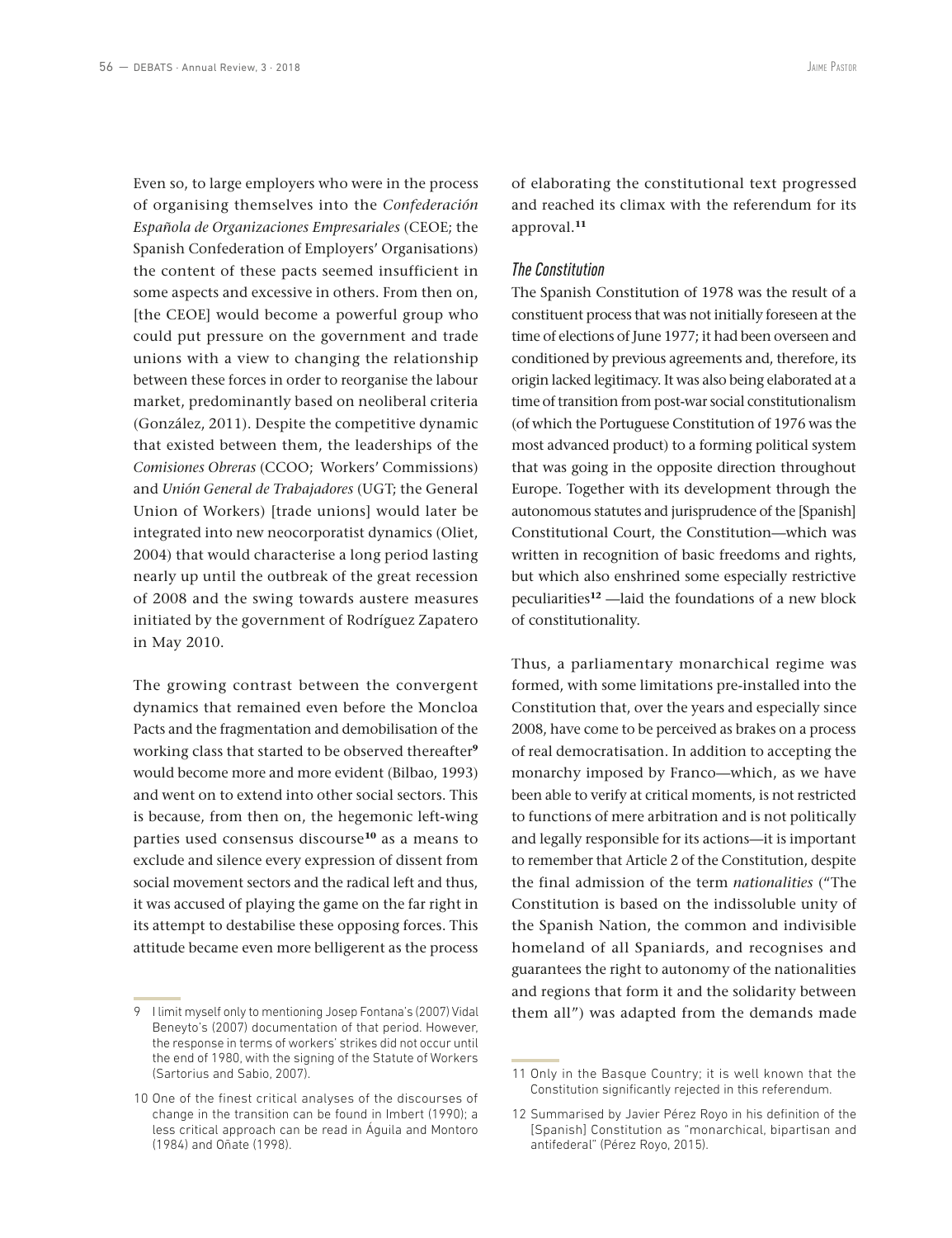by the vociferators of the military hierarchy. This explains why most parliamentary parties strongly rejected amendments such as title *VIII-bis* proposed by parliament member Francisco Letamendia, which would have established a procedure for exercising the right of self-determination sometime in the future.**<sup>13</sup>**

Even so, they had to accept additional and transitory provisions that recognised the historic rights of the Basque Country and Navarre (as well as of the Canary Islands because of their periphery location), and agree upon a title VIII that established different access routes to autonomy. However, these provisions would later be exceeded by Andalusia after its referendum on 28 February 1980. However, Article 145.1 categorically established that "in no case shall the federation of Autonomous Communities be admitted", while 155 allowed the government, "with the approval by the absolute majority of the Senate", to intervene in an Autonomous Community to compel its authorities to comply with its constitutional obligations or "for the protection of the aforementioned general interest".

Article 8 (which includes the defence of "territorial integrity and constitutional order" as functions of the Army) is also atypical in liberal–democratic constitutionalism, both for its content and for its location (preliminary title). Because it was a provinciallyestablished majority system, the Senate appears to function as a brake on Congress (itself chosen by a still-surviving electoral system which is predestined to favour pre-constitutional bipartisanship), while a Constitutional Court was established which, as we have recurrently seen (although with some exceptions), functions as a third legislative chamber.

To all this, we must also add the concessions granted to the Catholic Church (although Article 16 declares that "no confession will have a state character", it then adds "the public authorities will take into account the religious beliefs of Spanish society and they will maintain the consequent relationship of cooperation with the Catholic Church and other confessions") and to religious education (Article 27.3 says "The public authorities guarantee parents' right for their children receive a religious and moral education in accordance with their own convictions"). With regard to rights, it establishes a distinction whose practical scope we are now checking with special care: under title I, the differentiation between "fundamental rights" and "guiding principles of social and economic policy" means that "a policy aimed at full employment" (Article 40) is simply wishful, as is the "right to health protection" (Article 43) and the "right to enjoy decent and adequate housing" (Article 47), among others, because they are not considered subject to claims in ordinary courts. To all the above, one can also add the requirements of the constructive-censure motion (that is, the obligation to submit an alternative candidacy to preside over the government) and, above all, requirements to proceed with the reform and/or constitutional revision that characterises it as an especially rigid Constitution.

As previously mentioned, there are other articles that connect with post-war social constitutionalism**<sup>14</sup>**, characterised by the aspiration to promote a policy of wealth redistribution and even of public interventions in companies in the name of the general interest. But it was precisely this legacy that has been increasingly collapsed, especially from 1986 onwards, as this block of constitutionality has been inserted into the constitutional framework of what is now the EU. All this has occurred in the context of the long wave of neoliberalism initiated in the mid-1970s and the new *lex mercatori*a ('merchant law') that has been consolidated on a global scale. Thus, until the arrival of a new historical phase in 2008, we were in the 'derived oligarchy of Western constitutionalism', which itself was starting to find itself in conflict with the previous post-war social constitutionalism (Pastor, 2013).

<sup>13</sup> On the debate about the right to self-determination, see Letamendia (2003); also, in relation to the evolution of the debates about the question of nationality since then and up until the current conflict about the Catalan referendum, see Pastor (2014a, p. 125–209).

<sup>14</sup> For example, Article 9.2 and Article 128.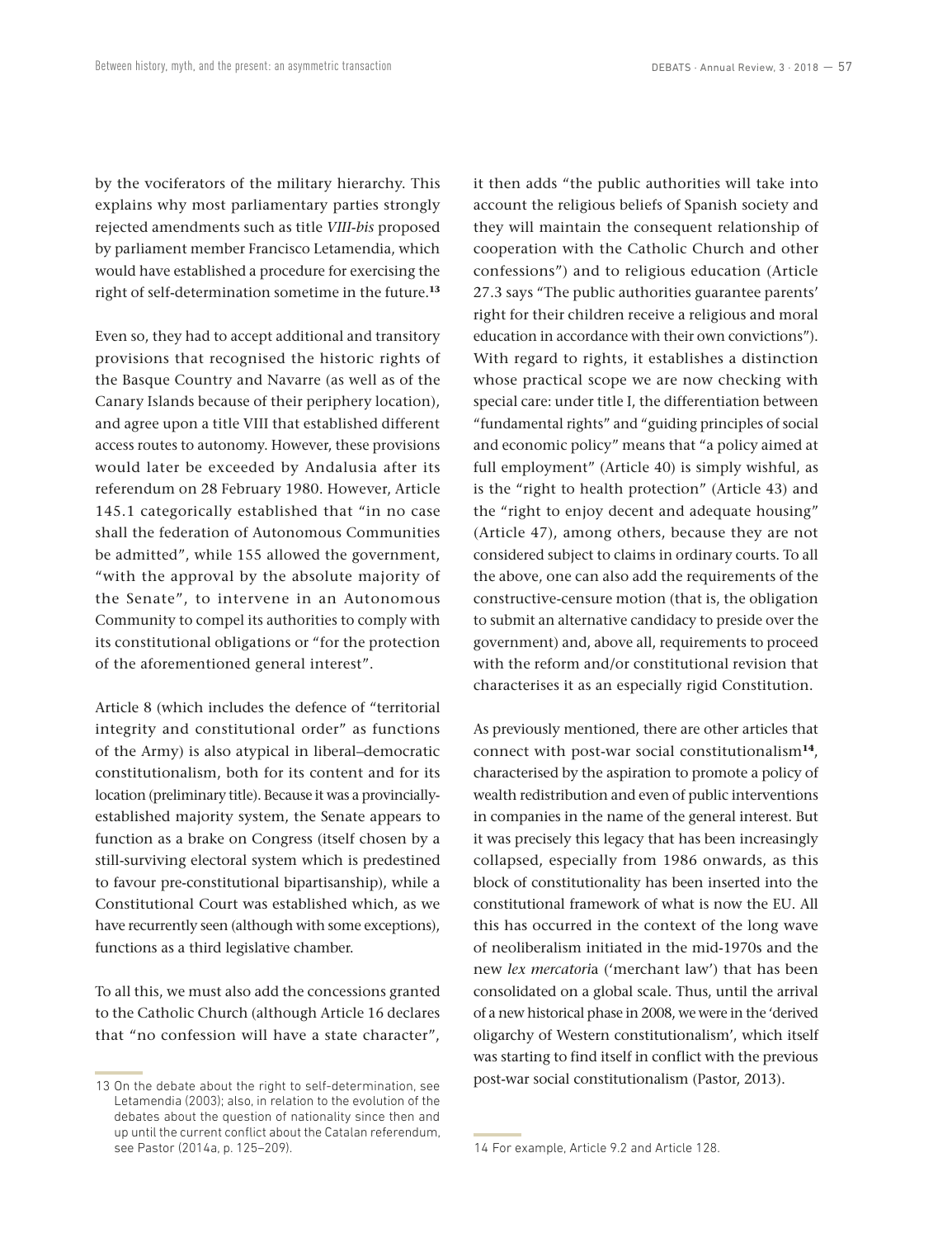Achieving this has required fighting for a series of freedoms, rights, and elected institutions by the universal suffrage that the Franco regime had denied. But this has brought with it so much inheritance and so many restrictions (in substance and in form), that structural costs were very soon generated (Águila and Montoro, 1984), and one of the effects of this was the greater or lesser degree of political frustration (the famous 'disenchantment' was already abound at the end of 1978) present in even the most moderate sectors involved in the most intense mobilisation and protest cycle of the anti-Franco struggle (Juliá, 2017, p. 511–532).

Only after the failure of the 'hard blow' of 23 February 1981 (a failed coup d'état, often referred to as 23-F), and under its 'soft effects', did a second phase of the transition began. This stage saw barely-restrained attempts to shut down autonomic processes (through the *Ley Orgánica de Armonización del Proceso Autonómico* [LOAPA; the Organic Law of Harmonisation of the Autonomic Process]) while the UCD crisis deepened and resulted in PSOE's rise to government in October 1982. After Spain joined the European Community in January 1986 and with its definitive entry into NATO in March of the same year (after a tense showdown with a broad popular movement in a referendum), one could say that the political elites were renewed (always within the framework of the agreed-upon reform) while integration of the regime into the Western strategy became relatively stable.

#### AGREEMENT VERSUS DISAGREEMENT

As a provisional conclusion to the arguments set out in the previous section, I argue that the radical left had sufficient reason (because there was still insufficient strength to force a rupture) to argue that there was no basis for a sharp turn toward the acceptance of the Constitution's fundamental content—and its inherent opaque forms—of a sacralised power-bloc consensus. This consensus, the result of a conflicting and unplanned process, later came to present itself (in a self-interested and exaggerated way), as the only possible outcome in the face of the threat of a return to a civil war. It became the final contingent result in an explanatory theory**<sup>15</sup>** and paradigm to be respected even today, which would impose itself as an insurmountable wall against any proposal, not only of a new constituent process, but also of mere constitutional reforms on key issues. This includes recognition of the plurinational reality of the Spanish State, questioning the monarchical institution and privileges of the church, and judicial investigation into the crimes of Francoism and enforced disappearances.

The recovery of the political initiative among large bourgeois fractions—which eventually recognised Suárez and not Fraga as its main political representative—and the insufficiency of social movements to precipitate a test of forces with the regime, led to an unstable equilibrium for a short period of time, which was were both balanced by a sector of the radical left Marxist matrix (Pastor, 2014b). This (and the simultaneous threats by the reformist sector of a coup by the majority of the population and the opposition itself) forced [the dictatorship] to the negotiating table with the precondition of a rapid popular demobilisation. Acceptance of this condition by the opposition undoubtedly contributed to the inclusion of the difficult-to-overcome limitations, that movements were highlighting before the culmination of the reformist project.**<sup>16</sup>** The argument that a alignment of forces prevented the rupture is a fallacy, a conjuncture of an organic crisis in the dictatorship and the rise of a social

<sup>15</sup> This is what Doménech defines as the "effect of converting consequences into causes [...]. Thus, what were the consequences of a determined way to end the process of political change, such as reinforcing a monarchy with problems of legitimacy beyond the Franco regime, moderation as a key vector of the final period of political change, self-containment of the social subjects, or the central role granted to political leaders over collective organisations, became the explanatory axes of political change" (Doménech, 2004, p. 59).

<sup>16</sup> Therefore, this balance combines interacting factors, and consequently, cannot be reduced to the caricature it is often presented as, even by some with critical views of the transition such as Monedero (2011), Rodríguez (2015), and Wilhelmi (2016), when it is argued that the radical left in general limited itself to blaming the failure of the betrayal on the PCE and the PSOE.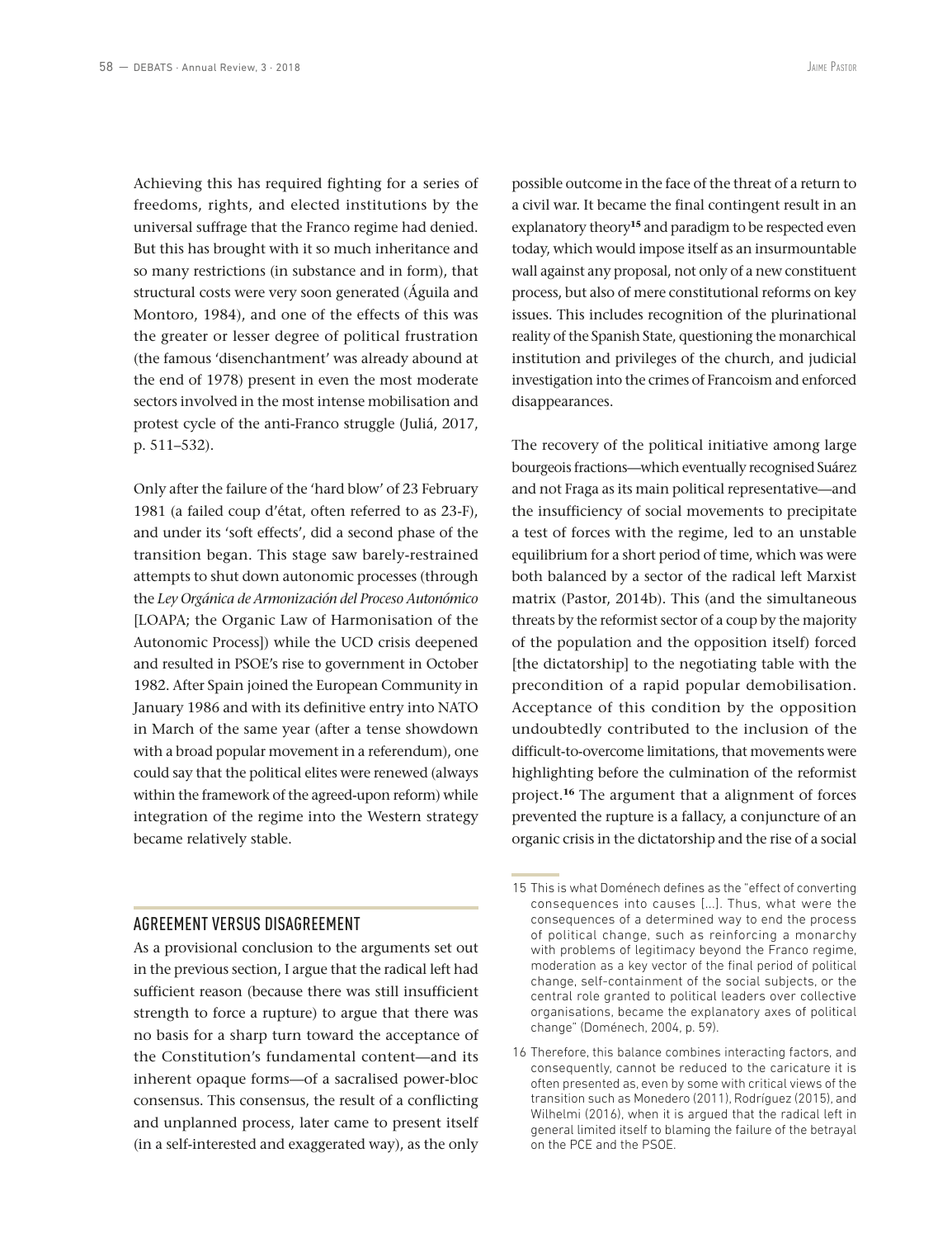movement; indeed, I have argued this in another paper thus: "the correlation of forces cannot be understood as something static but rather, it is being modified as a dynamic and conflictive process between the forces present—not only between their respective elites; how the events precipitate in one sense or another and the time factor are fundamental" (Pastor, 2009, p. 55).

It is true that at the beginning of 1976 there was a correlation of weaknesses (in recurrent reference to the expression used by Manuel Vázquez Montalbán), but the perspective most feared from above was that their strength would decrease while the bottom's would increase if it intensified and extended mass mobilisation. This began to happen in the months that followed, and it was no coincidence that the fear of being overwhelmed by these mobilising forces grouped in the *Junta Democrática de España* (JDE; the Democratic Junta of Spain) and the *Plataforma de Organizaciones Democráticas* (POD; the Platform of Democratic Organisations) led them to join forces after the previously-mentioned events in Vitoria to start negotiating with the reformist sector of the regime that Adolfo Suárez would end up representing from July of that same year.**<sup>17</sup>** The libertarian current present during these years in many struggles broadly occupied the same critical line, although it was more fragmented. One of its most influential expressions in the field of political analysis from 1974 to 1978 was the magazine *Cuadernos de Ruedo Ibérico*, in whose editorials and articles emerged an increasingly critical view of the evolution of the process studied here (*AA. VV.*, 2011). **<sup>18</sup>**

Many transitologists argue that these types of covenant processes are related to what happens when the pacific regimes we have been witnessing, most of them after the Spanish transition, start to change. But the problem is that this tendency to establish a normative theory is based on a markedly ideological and [self-]interested starting point: the mythification of the Spanish case to which we referred at the beginning of this article. This is intended to hide the specificity and limits of a process that did not involve the effective dismantling of the dictatorship, thus underestimating the fragility of what was achieved and the high price that had to be paid for it.

After all, in reality it was a simple asymmetric transaction based on an "ideological illusion of equality" (Águila, 1992, p. 67–68)—that allowed the maintenance of an important part of the old elite and the previous coercive apparatus, in addition to guaranteeing that triple consensus that even today, more than three decades later, is still considered unquestionable. In short, the leading groups of the main left parties did little to improve the relationship of forces in the decisive years and, but a lot to achieve concessions on issues that were far from secondary—using the terminology used by Rafael Sánchez Ferlosio for this same matter: mere "claudications" (ap. García-Santesmases, 1993, p. 186–188). In this sense, we maintain that it was a transaction (i.e., an "agreement reached between people who initially held different positions, each conceding at least something", according to the definition of the *Dictionary of the use of Spanish*, by María Moliner) and that it was asymmetrical because the concessions of the opposition were much higher than those of the other party, the regime's reformers.

One of its most serious consequences would be precisely the rapid process of transformation the main opposition parties had to undergo to adapt to the limits of change marked by the de facto powers. They had to do this in order to appear to be an alternative to government in a context where by the end of 1980, the UCD was already declining and the *Alianza Popular* (AP; People's Alliance) was still very weak and conditioned by its higher connection with the dictatorship. Therefore, as soon as they achieved an institutional weight, the main parties on the left had a premature identity crisis: in the case of the PSOE, the symbolic abandonment of Marxism in 1979 led to social liberalism from the

<sup>17</sup> José Vidal Beneyto, one of the JDE's spokespersons, recalls that "despite the resignation of *La Platajunta* (the new name for the aforementioned unification), for a whole year from the moment of its constitution, democratic combativeness against any type of organised mass public actions was very high and only decreased after the 1977 elections. Ending it required its official and imperative closure, in the Moncloa Pacts" (Vidal, 2007, p. 123).

<sup>18</sup> José Manuel Naredo and Joan Martínez Alier were the most representative analysts of that current within the magazine.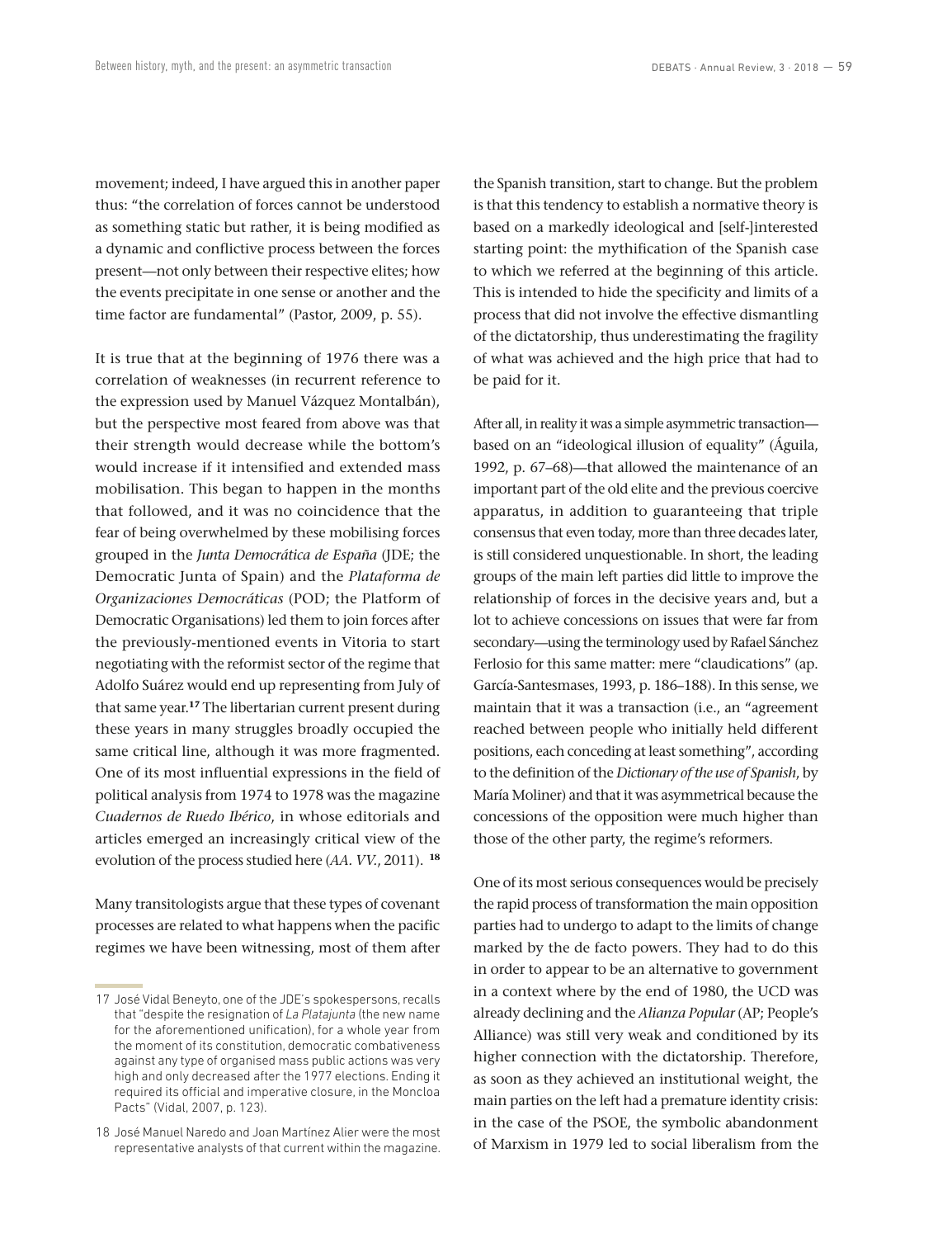government in the following decade; while once the PCE's dream of obtaining electoral results similar to Berlinguer's party was frustrated—even though they had officially abandoned 'Leninism' (Andrade, 2012)—they suffered a deep crisis from which they did not emerge until their active (although late) participation in the campaign for the departure of NATO in 1986.

In contrast, the main parties of the radical left had not yet reached parliamentary representation, despite the prominent role they had played in previous years,**<sup>19</sup>** and in some cases—such as the *Partido del Trabajo* (PT; the Labour Party) and the *Organización Revolucionaria de Trabajadores* (ORT; the Revolutionary Workers Organisation)—they would undergo a process of selfdissolution (once their fusion into one organisation for electoral purposes had failed) and in others the *Movimiento Comunist*a (MC; the Communist Movement), the *Liga Comunista Revolucionaria* (LCR; the Revolutionary Communist League)—they would realign themselves within the old parties (especially with the new social movements), but after October 1982, renounce their participation in the general and regional elections.**<sup>20</sup>**

In turn, after the rapid growth of the *Confederación Nacional del Trabajo* (CNT; the National Confederation of Labour) from 1977 to 1979,**<sup>21</sup>** the libertarian left would enter a process of bureaucratisation and internal confrontation, mainly between supporters of a more open anarcho-syndicalist orientation, on the one hand, and defenders of an ideologically more purist anarchist conception, on the other (Wilhelmi, 2012). However, many of those who participated in that experience would play a prominent role in the development of new social and countercultural movements (Carmona, 2012). **<sup>22</sup>**

The shift away from the horizon of radical change thus gave way to the demoralisation and progressive co-optation of cadres arising from these different organisations, but also increasingly ones from the PCE, PSOE, or a new culture of resistance from the new foci of conflicts that would appear. On this new path, mobilisation to win the referendum on NATO appeared as the "last battle of the Transition", in which the surviving radical left played a prominent role (Prat, 2009). After that struggle, the left went through a new stage of crossing the wilderness, while, as previously indicated, the victory of the 'yes' vote, achieved only a few months after Spain's definitive entry into the European Community, became the true end of the transition, with one notable exception: the so-called Basque conflict (and the continuance of ETA in an increasingly militaristic dynamic) remained unresolved as a permanent reminder of deficit of legitimacy of both the transition and the 1978 Constitution in that community, which not even the broad consensus around the Gernika Statute was able to forget. In this specific framework, an *Abertzale* (Basque nationalist) left was consolidated with an undeniable social and political weight, which would be reflected in the successive subsequent electoral processes, including at the state level (Letamendia, 1995). In addition, although in a different context, it is worth mentioning the remarkable development of a left-wing nationalist movement in Galicia that started from a Marxist reference point: the *Unión do Povo Galego* (UPG; the Galician People's Union), which was later the main promoter of the *Bloque Nacionalista Galego* (BNG; Galician Nationalist Bloc; Lois, 2015).

<sup>19</sup> The weight of the radical left in worker's and grassroots movements was not negligible, even though they later wanted to be presented as marginal. In an interview published in 1977, Felipe González came to attribute to them "a capacity for mobilisation, of attraction, much greater than they could have in France and even in Italy, and this is probably going to change the political spectrum" (González, 1977, p. 18).

<sup>20</sup> For documented studies of the evolution of the radical left, see Roca (1994), Laiz (1995), and more recently, Pérez Serrano (2015) and Wilhelmi (2016), as well as the communications presented in the previously mentioned conference, *Las otras protagonistas de la Transición: la izquierda radical y los movimientos sociales*.

<sup>21</sup> According to data provided by a former leader of the CNT, during those years, this organisation went from 3,000 affiliates in 1975 to 300,000 in 1977 (Elizalde, 1981).

<sup>22</sup> Although the development of a counterculture opposed to the transition and to the mythologised *Movida* was not only attributable to libertarian currents; Labrador (2017) provides an interesting and rich journey on this subject.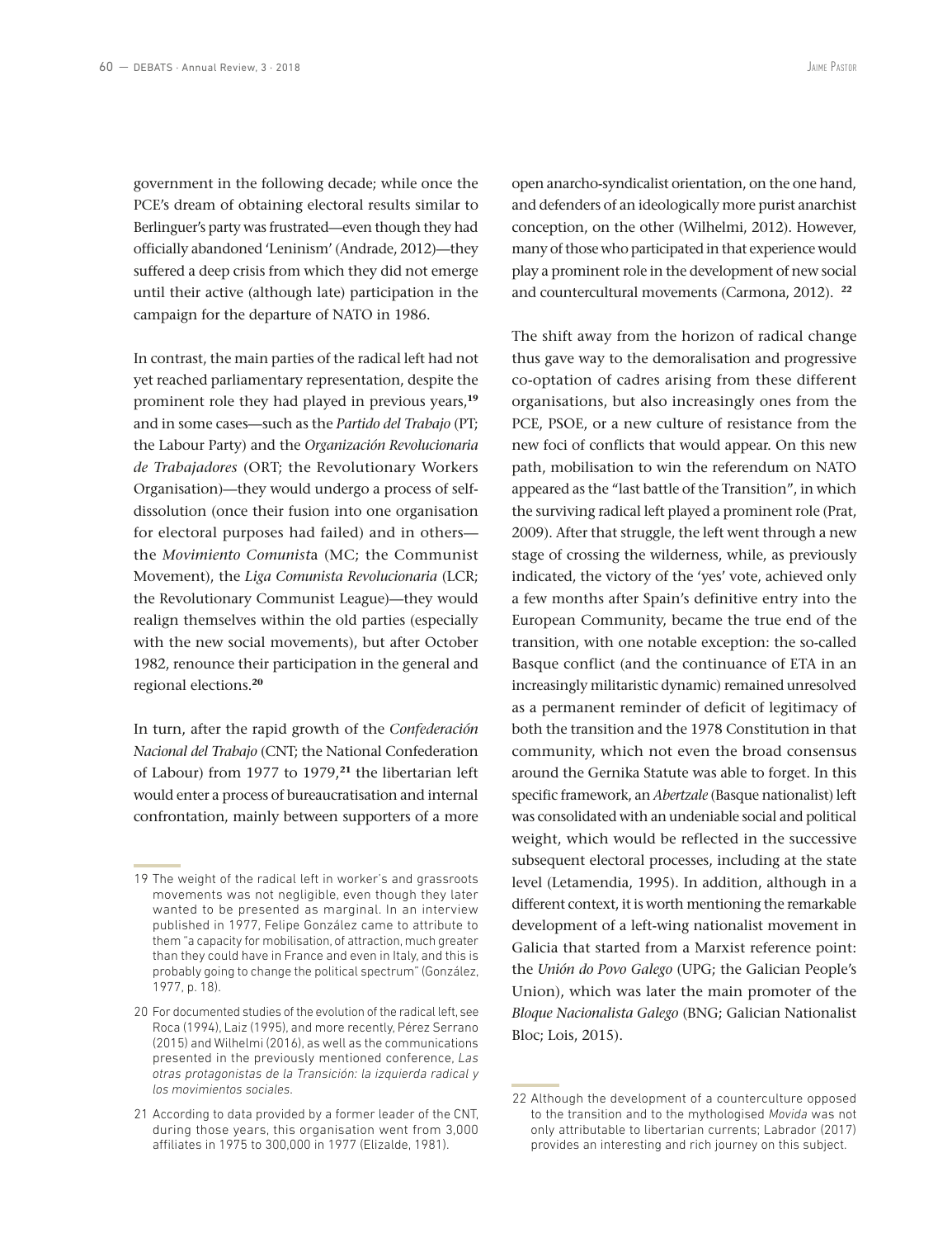## FROM STABILITY TO REGIME CRISIS

Beyond the discussion on whether rupture was possible or not, from among the definitions from different perspectives, and as an asymmetric transaction, it is easier to criticise the identification of the majority of the left with a hegemonic discourse based on the aforementioned triple consensus. This identification clearly contributed to the fact that in the decades to come an anti-Francoist and participatory political culture did not take root in Spanish society. Some sociologists who are uncritical of the transition even considered this a virtue, wanting to convert the official opinion of the triumphant elites into the only acceptable public and, above all, high-profile discourse, and thus putting the 'cleaning effect' into operation:

> the construction of the public and political memory of the Transition in a certain direction allowed us to restore legitimacies and certify attitudes about a large part of our political, economic, and cultural leaders who had been born into or collaborated with the Franco regime (Domènech, 2007, p. 154–155).

Thus, the false equivalence of the two sides of the Civil War**<sup>23</sup>** became an excuse for encouraging moral relativism and for refusing to vindicate the antifascism of the peoples of the Spanish state. Moreover, this was followed by the rapid transformation of secrecy and opacity into the normal conduct of political parties, which, together with electoral competitive dynamics and financial and real-estate euphoria, would create the ideal framework to reinforce their internal conversion into oligarchies and their subordination-identification to the dominant bloc, all of which facilitated a process in which corruption would became systemic in the subsequent decades. In this context, it was not surprising that anti-politicism resurfaced in broad layers of the population, despite the effort made to favour the recovery of politics in the most intense years of the popular anti-Franco mobilisation.

On this basis, a potentially participatory political culture would go through a process of mutation into one in which the "programmed disenchantment", as Alfonso Ortí put it (1989, p. 77), or the formation of a "cynical democracy" in Botella's terms (1992, p. 130), would later bring the bitterest fruits of what has been defined as citizen disaffection towards politics: "The virtues of the Transition have turned into vices of democracy" (Colomer, 1990, p. 306). Thus, a "Transition culture" was built that, as has been perceived by at least one of the new [political] generations, ended up becoming "a monitored culture that protects", which "hides, prevents, or denounces everything that is problematic" to the prevailing political and socioeconomic system (Fernández-Savater, 2009).**<sup>24</sup>**

However, there were new processes of radicalisation in the successive cycles of protest about NATO, with its subsequent prolongation among the youth movement by refusal to carry out military service (1985–1986); the three general strikes against the Government of Felipe González (1988–1993); and the rise of *Izquierda Unida*  (the United Left) based around the rejection of the Iraq war (2003–2004), although none of these were sufficient to force a change in political culture. Subsequently, as already stated at the beginning, a new sociopolitical cycle, starting from 15 May 2011, has brought about a process of re-politicisation of the citizenship in the context of a socioeconomic, political, and state-wide crisis, which even affects the monarchy. This is derived from the national-territorial fracture around the Catalan question from July 2010 when the new Statute of Autonomy was approved by a majority in the Constitutional Court.

Indeed, since the emergence of 15-M with slogans as expressive as "We are not the merchandise of politicians and bankers", "They call it a democracy but it isn't", and "They do not represent us", we have

<sup>23</sup> As Gregorio Morán emphasises: "The first equality that established the transition to democracy in Spain was that we are all equal before the past. A guarantee to maintain inequality in the future. We constitute ourselves as a Kingdom of forgetfulness" (Morán, 1991, p. 108).

<sup>24</sup> This thesis would later be further developed in a broader sense of culture in Martínez (2012). Another question to consider is that this transition culture was questioned during the years analysed here; in fact, it was, above all, the defeat of the movement by its departure from NATO in 1986 and when it became hegemonic [that caused this doubt] although this was preceded by the initial moment of disenchantment, already mentioned above.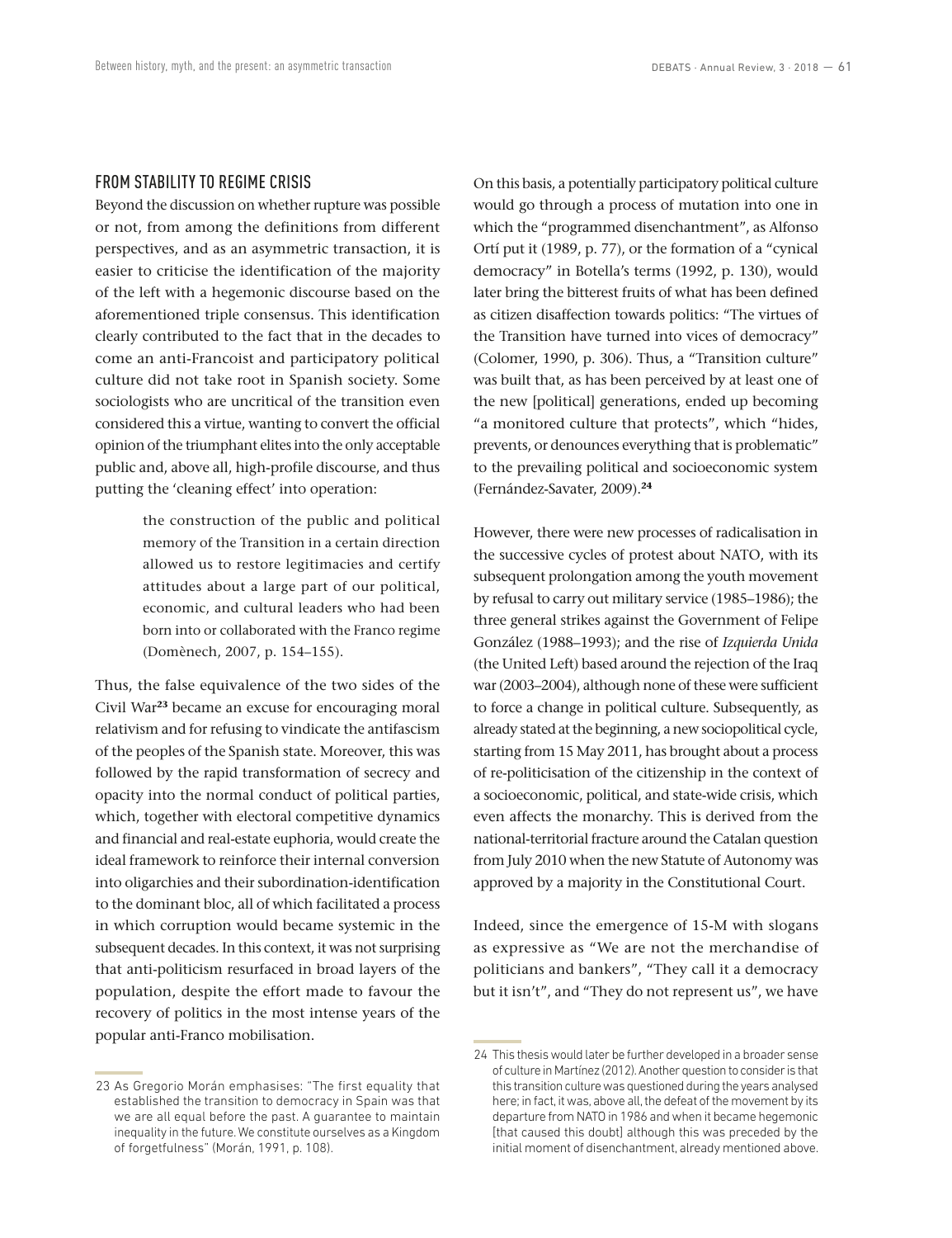seen how this political culture of cynical democrats has been put into question. In this new framework, debates have been reopened around the triple consensus of the transition about the bankruptcy of the bipartisanship and the consequent governance crisis, as well as the practically irreversible crisis affecting the autonomous state, in the midst of continued neoliberal austerity policies and a long series of judicial proceedings for corruption scandals reaching into all the parties of the regime. However, there does not seem to be a solution, even with constitutional reform.

This confluence of factors explains that, despite exhaustion of the cycle of protests initiated by 15-M and the limits of the political forces reached, somehow it put discussion about the need for a second transition (perhaps even beyond that) at the centre of the current agenda in politics, albeit with very different and opposing proposals regarding whether they should be reformist and/ or authoritarian or open to constituent processe(s) or not. Obviously, now, as then but in a different context, it will be the evolution of the relationship of forces, not only electoral ones, between the different social and political formations in conflict, which will finally decide in favour or against whom the balance is tilted in the coming years. In any case, to better address these debates, a critical review of the mythologised transition is essential in order to contribute to greater democratisation at all levels of Spanish society.

#### BIBLIOGRAPHIC REFERENCES

*AA. VV.* (2004). 25 años de movimientos sociales. *mientras tanto, 91-92*, 27-228.

- *AA. VV.* (2011). *La Transición en Cuadernos de Ruedo Ibérico* (critical edition of X. Díez). Barcelona: BackList.
- *AA. VV.* (2017). *1977*. *El año de la Amnistía. 40 años después*. Donosti: Iratzar Fundazioa.
- Águila, R. del (1992). La dinámica de la legitimidad en el discurso político de la transición. In R. Cotarelo (comp.), *Transición política y consolidación democrática. España (1975-1986)* (p. 47-75). Madrid: CIS.
- Águila, R. del, and Montoro, R. (1984). *El discurso político de la transición española*. Madrid: CIS-Siglo XXI.

Albarracín, J. (1987). *La onda larga del capitalismo español*. Madrid: Colegio de Economistas.

Andrade, J. (2012). *El PCE y el PSOE en (la) transición*. Madrid: Siglo XXI.

Babiano, J. (2007). La reconfiguración de la clase trabajadora y la formación de una subcultura obrera durante el franquismo. In J. Vidal (ed.), *Memoria democrática* (p. 302-320). Madrid: Akal.

Baby, S. (2012). *Le mythe de la transition pacifique. Violence et politique en Espagne (1975-1982)*. Madrid: Casa de Velázquez. Bilbao, A. (1993). *Obreros y ciudadanos*. Madrid: Trotta.

- Balfour, S., and Martín, O. (2011). Movimientos sociales y transición a la democracia: el caso español. In R. Quirosa-Cheyrouze (ed.), *La sociedad española en la Transición. Los movimientos sociales en el proceso democratizador* (p. 43-62). Madrid: Biblioteca Nueva.
- Botella, J. (1992). La cultura política en la España democrática. In R. Cotarelo (comp.), *Transición política y consolidación democrática, España (1975-1986)* (p. 121-136). Madrid: CIS.
- Carmona, P. (2012). *Libertarias y contraculturales: el asalto a la sociedad disciplinaria: entre Barcelona y Madrid, 1965-1979*. Doctoral thesis. Madrid: Universidad Complutense de Madrid.
- Castellanos, J. A. (2008). De consensos, rupturas y nuevas historias: una visión de la transición desde la España actual. In D. A. González (coord.), *El franquismo y la transición en España* (p. 154-178). Madrid: Los libros de la catarata.
- Colomer, J. M. (1990). *El arte de la manipulación política*. Barcelona: Anagrama.
- Domènech, X. (2004). El cambio político desde abajo (1962-1976). Una perspectiva teórica y metodológica. *mientras tanto, 90*, 53-79.
- Domènech, X. (2007). Tempus fugit. Las memorias de la transición. *mientras tanto, 104-105*, 151-157.
- Domènech, X. (2012). *Cambio político y movimiento obrero bajo el franquismo. Lucha de clases, dictadura y democracia (1939-1977)*. Barcelona: Icaria.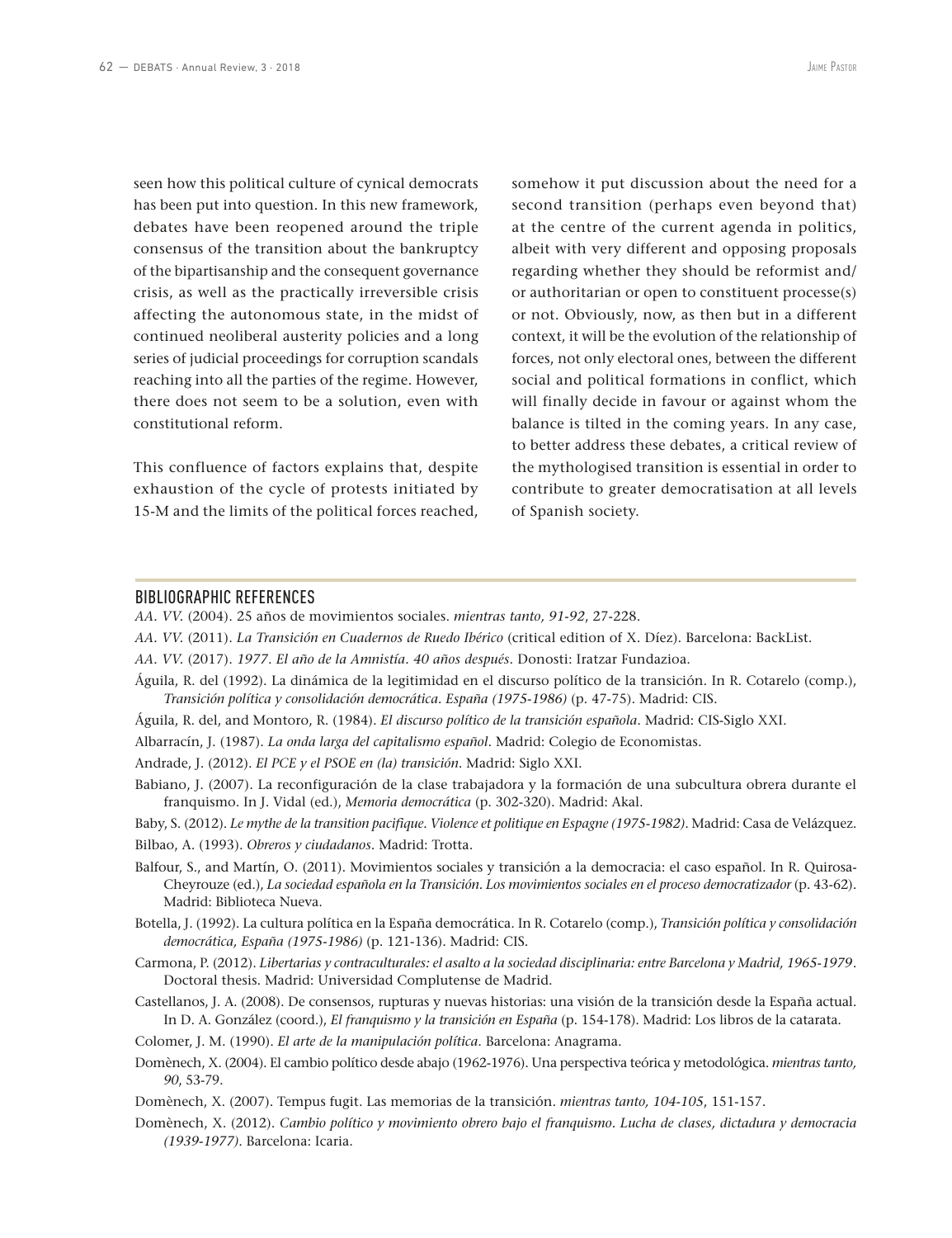- Durán, R. (2000). *Contención y transgresión. Las movilizaciones sociales y el Estado en las transiciones española y portuguesa*. Madrid: CEPC.
- Elizalde, J. (1981). Anarcosindicalismo y partitocracia ante la transición política en España: Análisis crítico de una observación participante. *Revista de Estudios Políticos, 23,* 169-184.
- Elster, J. (2006). *Rendición de cuentas. La justicia transicional en perspectiva histórica*. Madrid: Katz.
- Espinosa, F. (2002). Golpe militar y plan de exterminio. In J. Casanova (ed.), *Morir, matar, sobrevivir. La violencia en la dictadura de Franco* (p. 59-117). Barcelona: Crítica.
- Fernández, J. (1999). *El ecologismo español*. Madrid: Alianza.
- Fernández-Savater, A. (29 September 2009). Guillem Martínez: «La Cultura de la Transición es una cultura tutelada y que tutela», *Público*, p. 14.

Fontana, J. (2007). Los comunistas ante la transición. *mientras tanto, 104-105*, 23-37.

Gallego, F. (2008). *El Mito de la Transición. La crisis del franquismo y los orígenes de la democracia (1973-1977)*. Barcelona: Crítica.

Garcés, J. (1996). *Soberanos e intervenidos*. Madrid: Siglo XXI.

- García-Santesmases, A. (1993). *Repensar la izquierda*. Madrid: Anthropos.
- González, A. (2011). La estrategia del pacto social. La CEOE ante la transición española a la democracia. In R. Quirosa-Cheyrouze (ed.), *La sociedad española en la Transición. Los movimientos sociales en el proceso democratizador*  (p. 193-205). Madrid: Biblioteca Nueva.
- González, F. (1977). Entrevista. *Zona Abierta, 12*, 12-31.
- González de Andrés, E. (2014). *La economía franquista y su evolución. Los análisis económicos del Partido Comunista de España*. Madrid: Los Libros de la Catarata.
- González de Andrés, E. (2017). *¿Reforma o ruptura? Una aproximación crítica a las políticas del PCE entre 1973 y 1977*. Barcelona: El viejo topo.
- Guindal, M. (2011). *El declive de los dioses*. Barcelona: Planeta.
- Imbert, G. (1990). *Los discursos del cambio. Imágenes e imaginarios sociales en la España de la transición (1976-1982)*. Madrid: Akal.

Juliá, S. (2017). *Transición*. Barcelona: Galaxia-Gutenberg.

- Labrador, G. (2017). *Culpables por la literatura. Imaginación política y contracultura en la transición española (1968-1986)*. Madrid: Akal.
- Laiz, C. (1995). *La lucha final*. Madrid: Los libros de la catarata.
- Letamendia, F. (1995). La Transición en Euskadi.*Viento Sur, 24*, 91-97.
- Letamendia, F. (2003). La autodeterminación: evolución histórica, tratamiento constitucional y polémicas actuales. *Viento Sur, 71*, 85-93.
- Lois, M. (2015). *Construir Galicia(s). Lugar, elecciones y política nacionalista*. Madrid: Trama.
- Martínez, G. et al. (2012). *La CT o la Cultura de la Transición. Crítica a 35 años de cultura española*. Barcelona: Debolsillo.
- Molinero, C., and Ysàs, P. (1998). *Productores disciplinados y minorías subversivas.* Madrid: Siglo XXI.
- Monedero, J. C. (2011). *La Transición contada a nuestros padres*. Madrid: Los libros de la catarata.
- Montero, J. (2009). Las aspiraciones del movimiento feminista y la transición política. In P. González, C. Martínez, and P. Gutiérrez (eds.), *El movimiento feminista en España en los años 70* (p. 275-303). Madrid/ València: Cátedra/PUU.
- Montero, J. R., and Lago, I. (2005). «Todavía no sé quiénes, pero ganaremos»: manipulación política del sistema electoral español. *Zona abierta*, *110-111*, 279-348.

Morán, G. (1991). *El precio de la transición.* Barcelona: Planeta.

- Muñoz, A. (2012). *El amigo alemán. El SPD y el PSOE de la dictadura a la democracia*. Barcelona: RBA.
- Muñoz, J., Roldán, S., and Serrano, A. (1980). Unas notas sobre la internacionalización del capital en España. In F. Claudín (ed.), *¿Crisis de los partidos políticos?* (p. 37-64). Madrid: Dédalo Eds.
- Oliet, A. (2004). *La concertación social en la democracia española: crónica de un difícil intercambio*. València: Tirant Lo Blanch. Oñate, P. (1998). *Consenso e ideología en la transición política española*, Madrid: CEPC.
- Ortí, A. (1989). Transición postfranquista a la monarquía parlamentaria y relaciones de clase: del desencanto programado a la socialtecnocracia transnacional. *Política y Sociedad, 2*, 7-19.